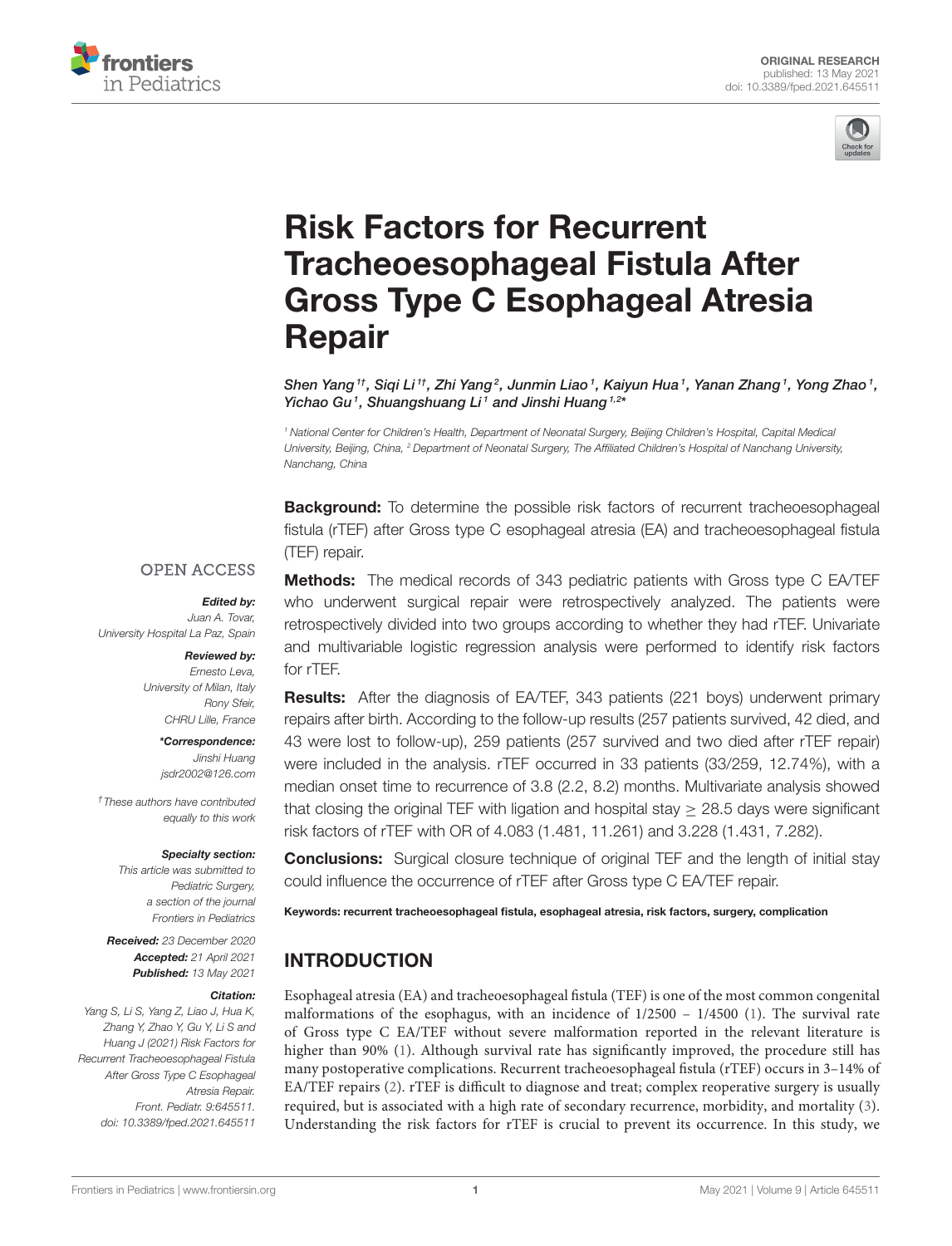retrospectively reviewed patients with Gross type C EA/TEF from two tertiary children's hospital in China to determine the possible risk factors of rTEF.

## MATERIALS AND METHODS

#### **Patients**

The medical records of 343 pediatric patients with Gross type C EA/TEF who underwent surgical repair from January 2007 to January 2020 at Beijing Children's Hospital (n = 195) and from January 2013 to January 2020 at The Affiliated Children's Hospital of Nanchang University ( $n =$ 148) were retrospectively analyzed. The primary operations were performed via thoracoscopic or open approach. Demographic information, preoperative assessments, surgical notes, and information pertaining to surgical complications were extracted from the electronic medical records and analyzed. The symptoms that led to diagnosis of rTEF were recurrent pneumonia, coughing during feeding, or both. Diagnostic investigations for rTEF included bronchoscopy and esophagram. Bronchoscopy was used to measure the distance between the fistula and the tracheal carina and the glottis. The patients were retrospectively divided into two groups according to whether they had rTEF. Patients with missed diagnosis of the proximal TEF during the initial operation were excluded in this study. All patients in the rTEF group received surgical repair. This retrospective study was approved by the Medical Ethics Committee of the Beijing Children's Hospital (2019-k-333), and the patient informed consent requirements were waived.

## Statistical Analysis

Statistical analysis was performed by SPSS 23.0. Continuous variables were presented as the mean with standard deviation or median and interquartile range if the normality hypothesis test rejected the null hypothesis of normal distribution. Categorical variables were reported as counts and percentages. Pearson's  $\chi^2$  test, Fisher's exact test, two independent samples t-tests and the non-parametric Mann-Whitney U-test were used to compare characteristics between the rTEF and non-rTEF groups. Univariate and multivariable logistic regression analysis were performed to identify risk factors for rTEF.  $P < 0.05$  was considered statistically significant.

# RESULTS

## Patient Characteristics

In this study, 343 patients were included (221 boys and 122 girls). These patients had a median gestational age of 38.1 weeks (range: 30–44 weeks) and a median birth weight of 2,850 g (range: 1,500– 4,500 g). Two hundred and seventy-four patients were found to have congenital diseases, including non-syndromic anomalies (n  $=$  252), VACTERL syndrome ( $n = 19$ ), chromosome abnormality  $(n = 2)$ , and other syndromic diagnosis  $(n = 1)$ .

After the diagnosis of EA/TEF, all patients underwent primary repairs after birth. The primary operations were performed via thoracoscopic ( $n = 214$ , including eight that converted to an open thoracotomy) or open  $(n = 129)$  approach.

After a median follow-up of 16 months (range: 0 months to 163 months), 257 patients survived, 42 died and 44 patients were lost to follow-up. Among the 42 who died, parents of 21 patients had refused further treatment after surgical repair of EA/TEF. Thirteen patients died in hospital after surgical repair of EA/TEF, two died after rTEF surgery, one died of perforation after dilation procedure, and one died of cardiac abnormalities. The reason for death in the remaining four patients was unknown.

# Comparison of Clinical Characteristics Between the rTEF and Non-rTEF Groups

According to the follow-up results, 259 patients (257 survived and two died after rTEF repair) were included in the analysis of risk factors of rTEF. rTEF occurred in 33 patients (33/259, 12.74%), with a median onset time to recurrence of 3.8 (2.2, 8.2) months. **[Table 1](#page-2-0)** shows the comparison of clinical characteristics between the rTEF and non-rTEF groups. The method for original fistula closure ( $P = 0.044$ ) and the length of hospital stay ( $P$  $= 0.009$ ) was associated with rTEF after the primary repair of Gross type C EA/TEF. There were no differences between the two groups for other clinical characteristics (all  $P > 0.05$ ).

## Risk Factors of rTEF

In order to find the risk factors for rTEF, we conducted a multivariate analysis. As shown in **[Table 2](#page-2-1)**, closing the fistula with ligation and hospital stay  $\geq$  28.5 days were significant risk factors of rTEF with OR of 4.083 (1.481, 11.261) and 3.228 (1.431, 7.282), respectively.

## **DISCUSSION**

rTEF is a serious complication after EA/TEF repair, with an incidence of 3–14% [\(2\)](#page-4-1). Complex reoperation is usually required to address rTEF, and is associated with a high rate of complications. It is important to understand the influencing factors of rTEF in order to prevent its occurrence. However, literatures on factors affecting rTEF are rare. In this study, we retrospectively reviewed the cohorts of patients with Gross type C EA/TEF from two tertiary children's hospital in China and found that surgical closure technique of original TEF and the length of initial stay could influence the occurrence of rTEF after Gross type C EA/TEF repair.

Patients with rTEF usually present with choking and recurrent pneumonia. However, these symptoms may also appear due to other complications after the operation of EA/TEF, such as esophageal stricture or gastroesophageal reflux. It is difficult to diagnose rTEF by symptoms alone and it is usually necessary to rely on auxiliary examinations such as bronchoscopy, esophagography, and esophageal gastroscopy to form a diagnosis [\(4,](#page-4-3) [5\)](#page-4-4). Repairing rTEF through thoracotomy or thoracoscopic surgery is the most reliable treatment, but it can also be treated using endoscopic therapies, tissue adhesives or de-epithelializing agents [\(4,](#page-4-3) [5\)](#page-4-4). Conservative treatment is generally required, and surgery is performed when the child's lung infection and systemic nutritional status permits [\(3,](#page-4-2) [6\)](#page-4-5). A systematic review reported that the probability of a second recurrence after thoracotomy repaired rTEF was 21%, the incidence of postoperative leakage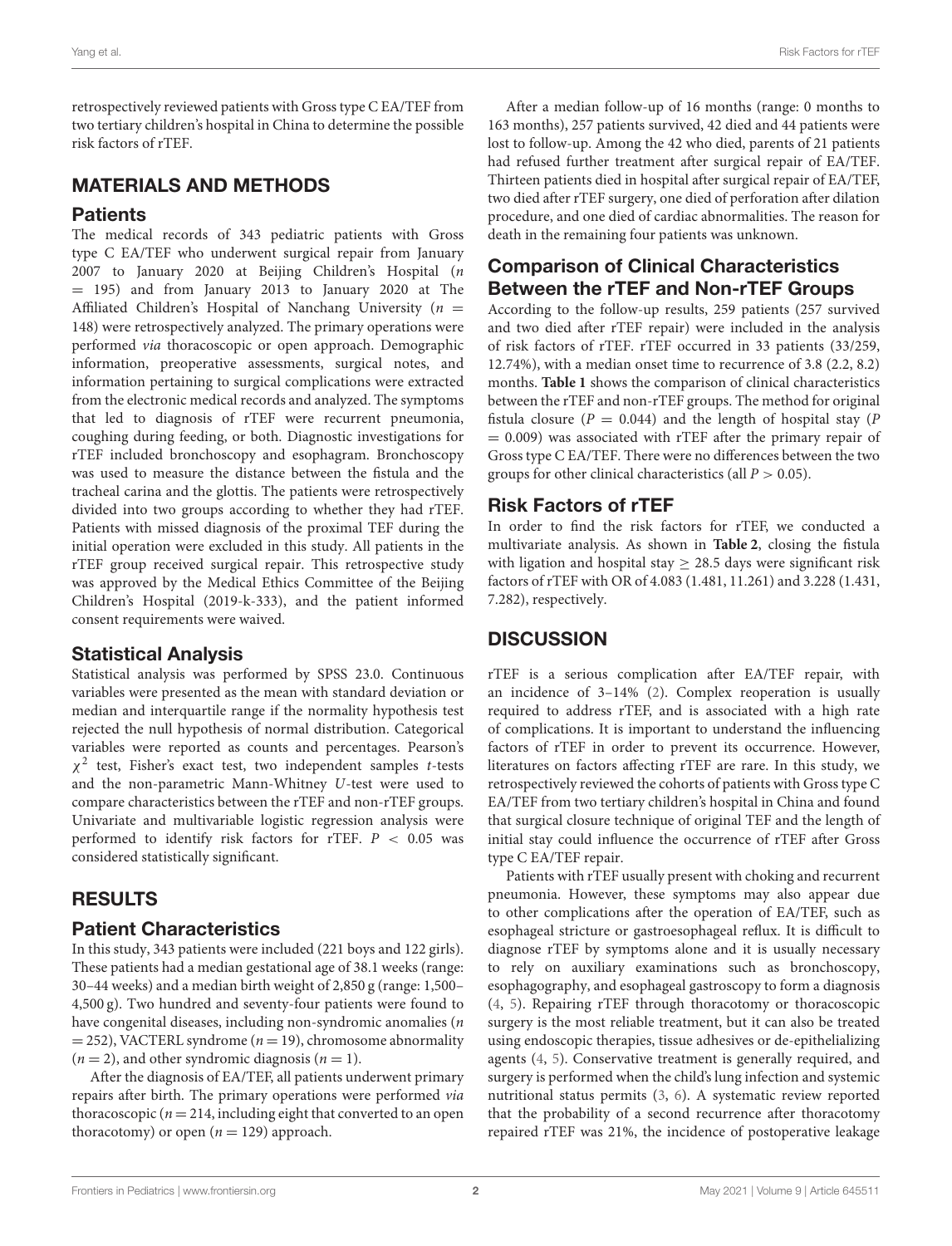#### <span id="page-2-0"></span>TABLE 1 | Comparison between rTEF and non-rTEF groups.

| <b>Variables</b>                                 |                        | rTEF $(n = 33)$ | Non-rTEF $(n = 226)$ | <b>Results</b> | р     |
|--------------------------------------------------|------------------------|-----------------|----------------------|----------------|-------|
| Sex $(n, %)$                                     | Male                   | 24 (72.7)       | 143 (63.3)           | 1.123          | 0.289 |
|                                                  | Female                 | 9(27.3)         | 83 (36.7)            |                |       |
| Age at first surgery (median, days)              |                        | 5(4, 8)         | 4(3, 7)              | $-1.294$       | 0.196 |
| Gestational age (n, %)                           | Preterm                | 2(8.0)          | 32(19.3)             | 2.200          | 0.316 |
|                                                  | Term                   | 23 (92.0)       | 128(77.1)            |                |       |
|                                                  | Overdue                | $\circ$         | 6(3.6)               |                |       |
| Birth weight (median, kg)                        |                        | 2.9(2.5, 3.2)   | 2.9(2.5, 3.2)        | 0.521          | 0.471 |
| Distance (median, cm)                            |                        | 1.9(1.1, 2.5)   | 1.8(1.0, 2.5)        | $-0.604$       | 0.546 |
| Associated anomalies (n, %)                      | Non-syndromic          | 31 (93.9)       | 217 (96.0)           | 1.493          | 0.670 |
|                                                  | VACTERL syndrome       | 2(6.1)          | 8(3.5)               |                |       |
|                                                  | Chromosome abnormality | $\circ$         | 1(0.4)               |                |       |
| Type of surgery $(n, %)$ <sup>*</sup>            | Thoracoscopy           | 27 (81.8)       | 146 (64.6)           | 3.848          | 0.050 |
|                                                  | Open surgery           | 6(18.2)         | 80 (35.4)            |                |       |
| Method for fistula closure $(n, %)$              | Transfixing suture     | 6(18.8)         | 87 (39.2)            | 6.253          | 0.044 |
|                                                  | Ham-lock clip          | 9(28.1)         | 61(27.5)             |                |       |
|                                                  | Ligation               | 17(53.1)        | 74 (33.3)            |                |       |
| Operative time (median, min)                     |                        | 125 (100, 203)  | 126 (110, 180)       | $-0.257$       | 0.797 |
| Days until starting liquid diet (median, day)    |                        | 10(8, 15)       | 11(8, 15)            | $-0.306$       | 0.759 |
| Duration of mechanical ventilation (median, day) |                        | 96 (39, 151)    | 86 (13, 141)         | $-1.005$       | 0.315 |
| Duration of intensive care unit (median, day)    |                        | 7(5, 13)        | 9(6, 16)             | $-1.052$       | 0.293 |
| Hospital stay (median, day)                      |                        | 24 (20, 39)     | 21(17, 27)           | $-2.616$       | 0.009 |
| Pneumothorax (n, %)                              | Yes                    | 16 (48.5)       | 88 (38.9)            | 1.092          | 0.296 |
|                                                  | <b>No</b>              | 17(51.5)        | 138(61.1)            |                |       |
| Anastomotic leakage (n, %)                       | Yes                    | 8(24.2)         | 41(18.1)             | 0.699          | 0.403 |
|                                                  | <b>No</b>              | 25(75.8)        | 185 (81.9)           |                |       |
| Anastomotic stricture (n, %)                     | Yes                    | 22(68.8)        | 128 (63.7)           | 0.309          | 0.578 |
|                                                  | <b>No</b>              | 10(31.3)        | 73 (36.3)            |                |       |
| The number of dilations (median, $n$ )           |                        | 3(2, 5)         | 5(2, 9)              | $-1.915$       | 0.056 |

*P value significant at* <*0.05. rTEF, recurrent tracheoesophageal fistula.*

\**Conversion to open surgery was included in the group of thoracoscopy.*

<span id="page-2-1"></span>TABLE 2 | Multivariate logistic regression analysis of prediction of rTEF.

| <b>Estimate</b> | Standard error | Wald  |       | <b>OR</b>             |
|-----------------|----------------|-------|-------|-----------------------|
| 0.985           | 0.570          | 2.989 | 0.084 | 2.677 (0.877, 8.175)  |
| <b>.407</b>     | 0.518          | 7.389 | 0.007 | 4.083 (1.481, 11.261) |
| 1.172           | 0.415          | 7.975 | 0.005 | 3.228 (1.431, 7.282)  |
|                 |                |       |       |                       |

*rTEF, recurrent tracheoesophageal fistula.*

\**Stratification values for hospital stay was calculated by ROC curve analyses.*

was 16%, and the postoperative mortality rate was 3.7% [\(6\)](#page-4-5). Therefore, understanding the risk factors of rTEF is of great significance to prevent the occurrence of rTEF.

Few studies have reported the influencing factors of rTEF. According to previous reports, rTEF may be associated with premature delivery, low birth weight [\(7\)](#page-4-6), anastomotic leakage, anastomotic stricture [\(8,](#page-4-7) [9\)](#page-4-8) and continuous esophageal dilation [\(2\)](#page-4-1). Vered et al. reported that patients with rTEF had significantly more hospitalizations for respiratory symptoms and significantly more episodes of clinical bronchiolitis. In addition, the patients with rTEF had markedly more episodes of positive polymerase chain reaction for viruses [\(10\)](#page-4-9). In this study, we found that rTEF was associated with the method for original fistula closure and the length of hospital stay. Other clinical features, perioperative conditions, and postoperative complications of EA/TEF were not significantly correlated with the occurrence of rTEF.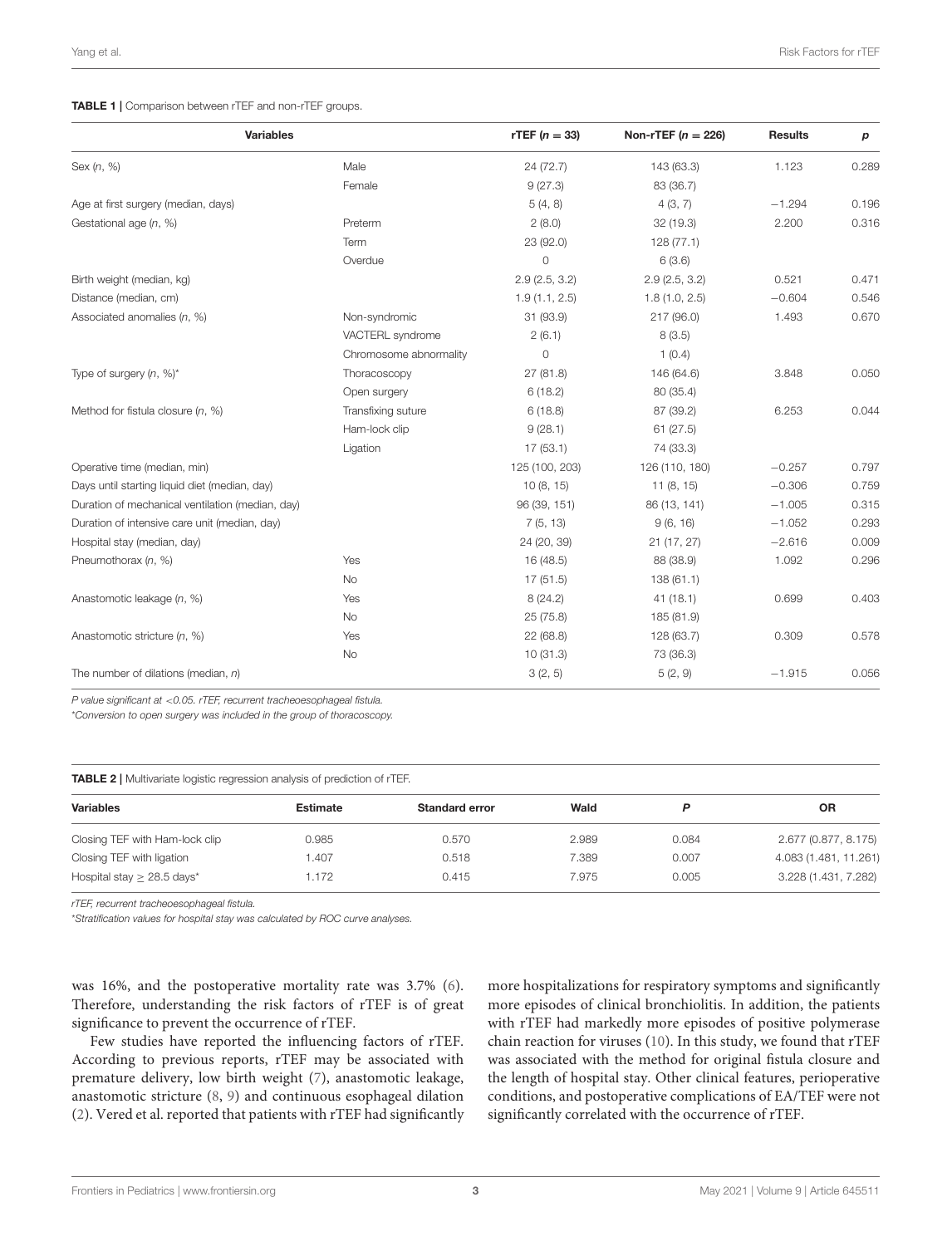Yang et al. Risk Factors for rTEF

There is no unanimity on fistula closure technique for the primary repair of EA/TEF. In our research, the method of fistula closure has evolved from ligation to Ham-lock clip and then to transfixing suture. During thoracotomy, we use ligation  $(n)$  $= 4$ ) or sutures ( $n = 80$ ) to close the fistula. Ligation is used to ligate, and suture is used to transfix the tracheal end of the fistula, both of which occur before eventually cutting the fistula off. For thoracoscopic surgery, we use ligation ( $n = 86$ ), ham-lock clips  $(n = 70)$ , or sutures  $(n = 10)$  to close the fistula. The use of ligation and sutures is the same as during thoracotomy. The Ham-lock clip is used to clip and close the fistula near the trachea before cutting it off. We found that separating the fistula after ligation was an important risk factor for recurrence. In early EA/TEF repair, the fistula was simply ligated and an esophagus end-to-side anastomosis was performed, but it was believed that the fistula may be recanalized after surgery [\(11\)](#page-4-10). Subsequently, surgeons tended to double-ligate and divide the fistula instead, followed by an end-to-end esophagus anastomosis. The incidence of rTEF after surgery ranges from 3 to 22% [\(12\)](#page-4-11). Closing the fistula with transfixing suture can effectively reduce the incidence of rTEF. The European Reference Network for Rare Inherited Congenital Anomalies (ERNICA) Consensus Conference on the management of patients with EA/TEF recommends the use of suture to close the fistula [\(13\)](#page-4-12). Previous research believed that there is an obvious risk of migration of the clip through the wall of the fistula and the development of a recurrent fistula [\(14\)](#page-4-13), but our results show that using Ham-lock clip to close the fistula is not a risk factor for rTEF. Schlesinger et al. [\(15\)](#page-4-14) reported usage of surgical clips to close the fistula in 67 patients, and only two patients subsequently developed rTEF. Nonetheless, the safety and effectiveness of surgical clips need further research before widespread clinical application.

We found that the length of hospital stay during the primary repair of EA/TEF was significantly longer in patients with rTEF than that of patients without rTEF. Although postoperative complications such as anastomotic leakage, pneumothorax, and anastomotic stricture were not significant risk factors of rTEF in this study, abscess formation, pneumonia, and the above complications may prolong hospital stay. Furthermore, premature is also associated with longer hospital stays (**[Supplementary Table 1](#page-3-0)**). Therefore, prolonged hospital stay is a comprehensive reflection of postoperative complications and the recovery process. Due to the limitations of retrospective study case records, this study did not include abscess formation and pneumonia as factors; further research should be carried out for better understanding.

Due to the high proportion of recurrence of TEF after rTEF repair, the intraoperative skills and perioperative management of rTEF repair are very important. The technique currently adopted by our hospital is to use an absorbable 5-0 monofilament thread to sew up and close the tracheal end of the fistula before cutting the fistula off. Both incised ends of the fistula are then respectively closed using three interrupted 5-0 sutures (the tracheal end of the fistula is sutured twice to ensure that it is closed completely and to prevent air from escaping). Finally, the free part of the prevertebral fascia is placed between the two ends of the fistula to isolate the ends, which is known to prevent re-recurrence of the fistula. At present, it is generally believed that it is very important to choose a suitable tissue liner between the incised TEF during the rTEF operation to improve the success rate and avoid recurrence. Whether the application of this technique can reduce the occurrence of rTEF is still worthy of future research.

Basing on this is a retrospective study, surgical procedures and details, and perioperative management will change over time, and access to surgical details and postoperative complications information is also limited. Surgery performed by different surgeons and the respective follow-up time is different, resulting in a certain degree of heterogeneity in the results. Due to the small sample size of the two centers, the conclusions cannot be verified externally. We need to prospectively recruit more patients for regular and longer follow-up and obtain more detailed surgery and perioperative records to further understand the long-term prognosis of these patients and analyze risk factors for rTEF.

In conclusion, using transfixing suture to close TEF is an important protective factor for rTEF. We should avoid simply ligating the fistula during primary repair of EA/TEF. Furthermore, patients with long postoperative hospital stay ( $\geq$  28.5 days) and postoperative complications should be highlighted for the possibility of rTEF during follow-up.

## DATA AVAILABILITY STATEMENT

The original contributions presented in the study are included in the article/**[Supplementary Material](#page-3-0)**, further inquiries can be directed to the corresponding author/s.

# ETHICS STATEMENT

The studies involving human participants were reviewed and approved by the Medical Ethics Committee of the Beijing Children's Hospital. Written informed consent from the participants' legal guardian/next of kin was not required to participate in this study in accordance with the national legislation and the institutional requirements.

## AUTHOR CONTRIBUTIONS

JH, SY, and SiL: study conception and design. ZY, JL, KH, and YG: data acquisition. YZhan, YZhao, and ShL: analysis and data interpretation. SY and SiL: drafting of the manuscript. All authors contributed to the article and approved the submitted version.

## SUPPLEMENTARY MATERIAL

<span id="page-3-0"></span>The Supplementary Material for this article can be found [online at: https://www.frontiersin.org/articles/10.3389/fped.](https://www.frontiersin.org/articles/10.3389/fped.2021.645511/full#supplementary-material) 2021.645511/full#supplementary-material